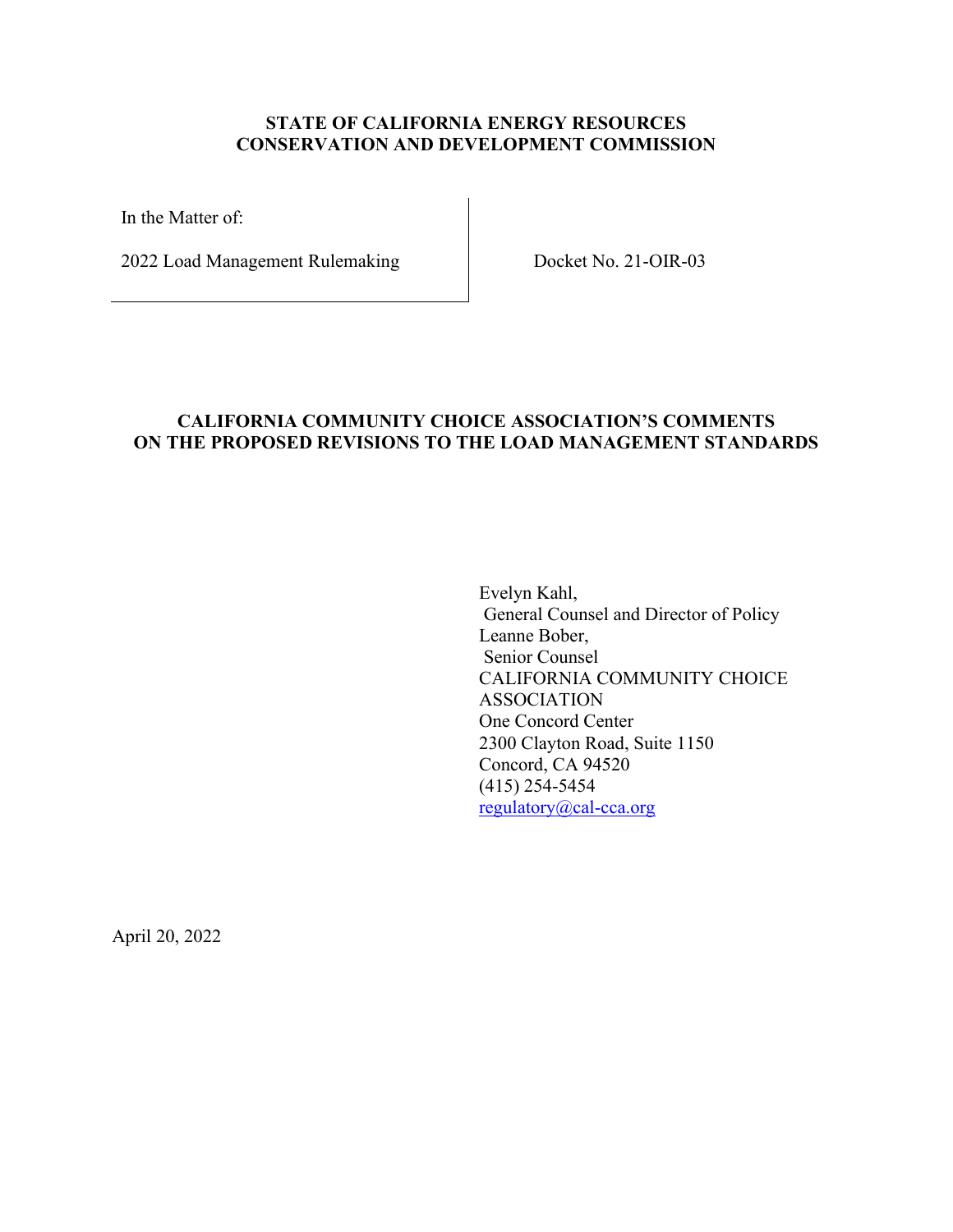# **TABLE OF CONTENTS**

| I.   |                                                                                                            |                                                                                                                                 |  |
|------|------------------------------------------------------------------------------------------------------------|---------------------------------------------------------------------------------------------------------------------------------|--|
| II.  | THE COMMISSION DOES NOT HAVE JURISDICTION TO MANDATE<br>CCA COMPLIANCE WITH ITS LOAD MANAGEMENT STANDARDS2 |                                                                                                                                 |  |
| III. | OTHER FLAWS IN THE LMS CREATE BARRIERS TO EVEN                                                             |                                                                                                                                 |  |
|      | A.                                                                                                         | The 15-Day Proposed Amendments Adequately Address CalCCA's<br>Request to Remove CCAs From the Definition of "Utility" and Limit |  |
|      | <b>B.</b>                                                                                                  | CCAs Cannot Implement an Hourly Locational Marginal Cost-Based<br>Rate Until the IOUs Develop the Data and Billing Systems to   |  |
|      | $C$ .                                                                                                      | The Finding That CCA Costs to Implement the LMS are Negligible is                                                               |  |
| IV.  | THE COMMISSION HAS INCLUDED CCAS WHILE ARBITRARILY                                                         |                                                                                                                                 |  |
| V.   |                                                                                                            |                                                                                                                                 |  |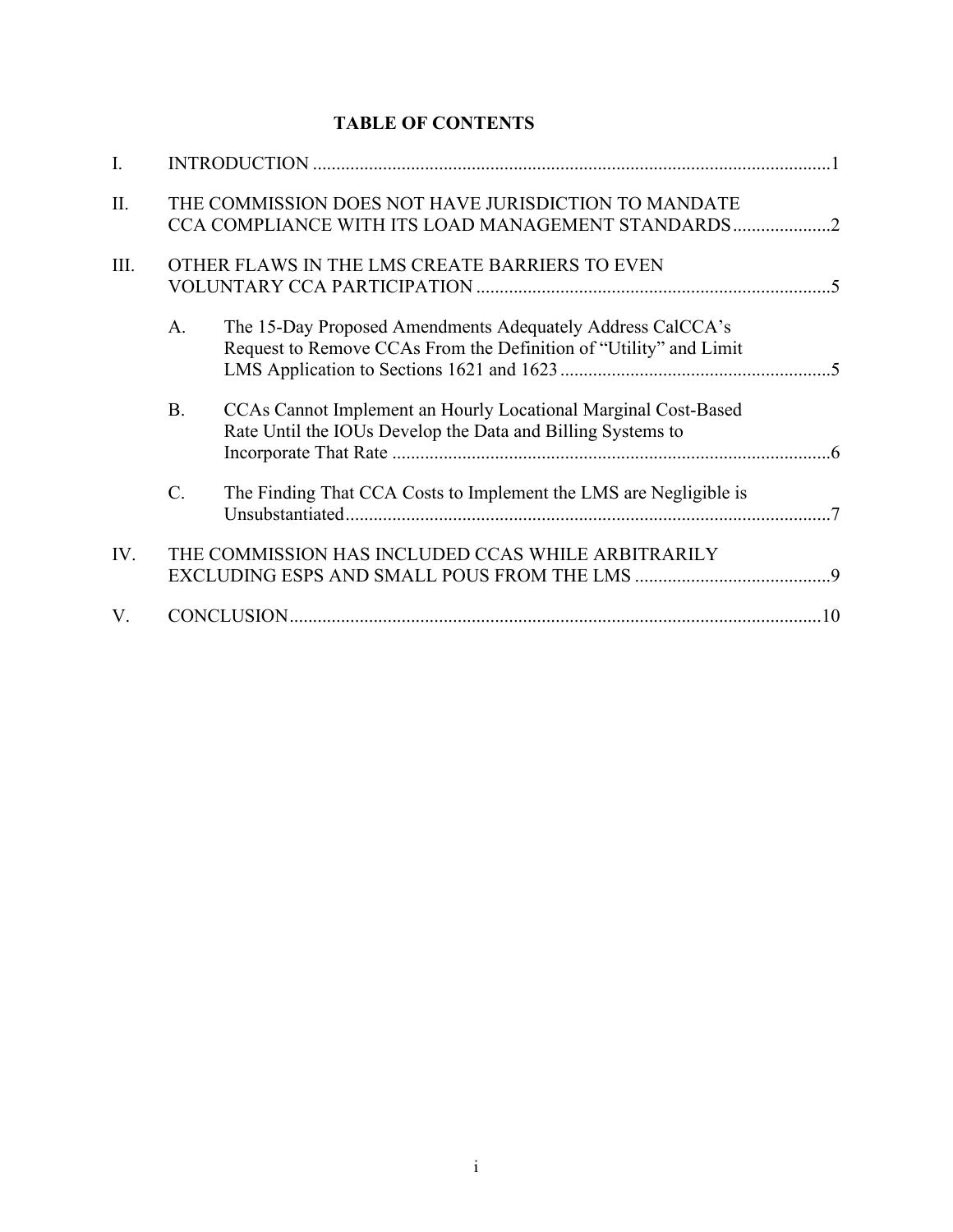#### **STATE OF CALIFORNIA ENERGY RESOURCES CONSERVATION AND DEVELOPMENT COMMISSION**

In the Matter of:

2022 Load Management Rulemaking Docket No. 21-OIR-03

#### **CALIFORNIA COMMUNITY CHOICE ASSOCIATION'S COMMENTS ON THE PROPOSED REVISIONS TO THE LOAD MANAGEMENT STANDARDS**

The California Community Choice Association<sup>[1](#page-2-0)</sup> (CalCCA) submits these Comments pursuant to the *Corrected Notice of 15-Day Public Comment Period*, dated April 5, 2022, on the *Proposed Revisions to the Load Management Standards* (the "15-Day Proposed Amendments").

#### **I. INTRODUCTION**

CalCCA supports the California Energy Commission's (Commission's) efforts to establish broad load management standards (LMS) that incentivize third-party automation providers to create products to automate demand flexibility. Community choice aggregators (CCAs) are eager to provide load-management tools for their customers and welcome the opportunity to work with the Commission to advance these goals. However, the Commission must only proceed in accordance with its jurisdictional authority, and not overreach to ensure success of its program. The inclusion of CCAs in the proposed LMS oversteps the authority

<span id="page-2-0"></span><sup>1</sup> California Community Choice Association represents the interests of 23 community choice electricity providers in California: Apple Valley Choice Energy, Central Coast Community Energy, Clean Energy Alliance, Clean Power Alliance, CleanPowerSF, Desert Community Energy, East Bay Community Energy, Lancaster Choice Energy, Marin Clean Energy, Orange County Power Authority, Peninsula Clean Energy, Pico Rivera Innovative Municipal Energy, Pioneer Community Energy, Pomona Choice Energy, Rancho Mirage Energy Authority, Redwood Coast Energy Authority, San Diego Community Power, San Jacinto Power, San José Clean Energy, Santa Barbara Clean Energy, Silicon Valley Clean Energy, Sonoma Clean Power, and Valley Clean Energy.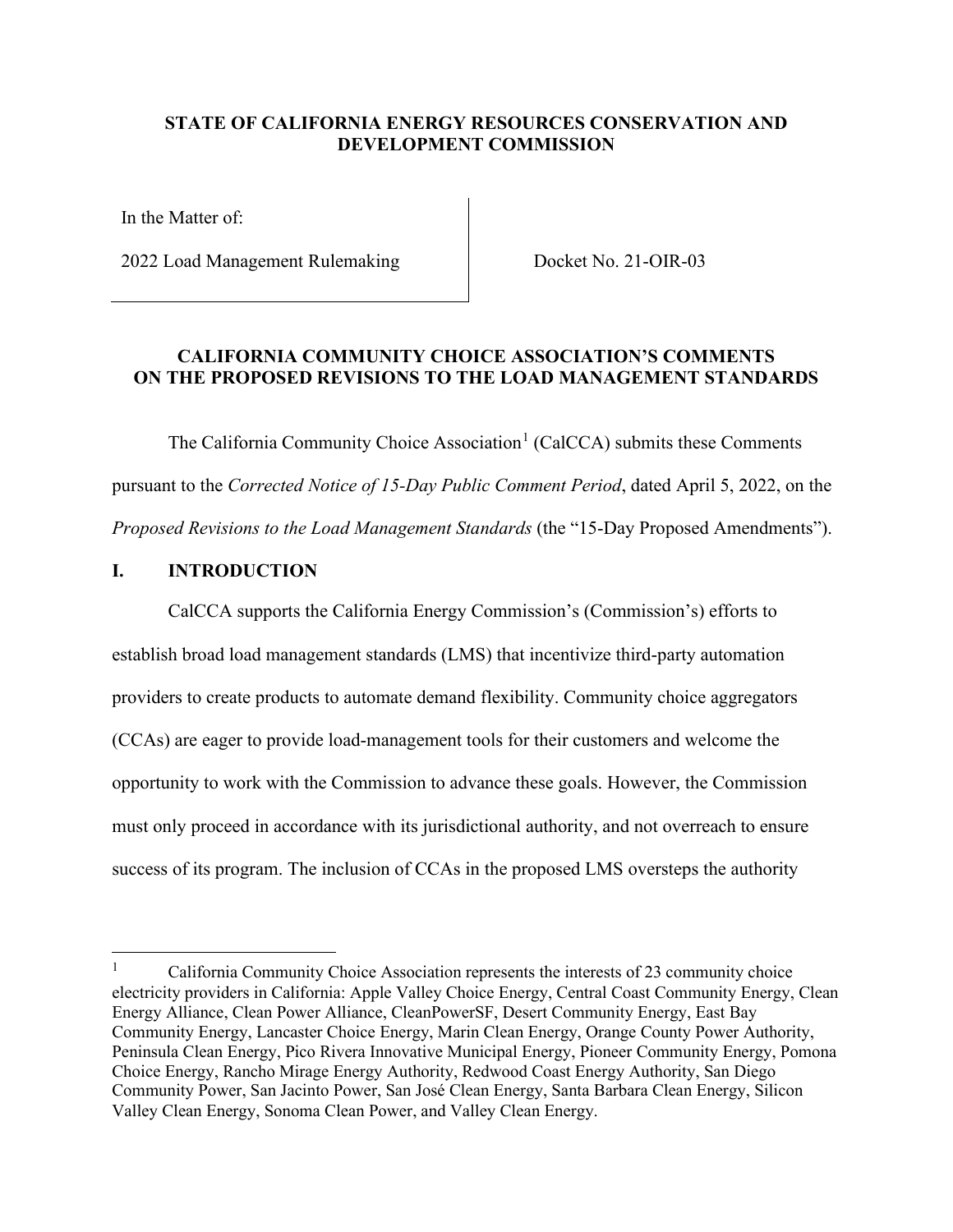granted to the Commission in Public Resources Code (PRC) section 25403.5 and is legally unsustainable.

In addition to the legal prohibition, CalCCA has identified several program "flaws" in the proposed regulations that would create barriers to even voluntary CCA participation. One such flaw, the inclusion of CCAs in the definition of "Utility," was adequately addressed by the Commission in the 15-Day Proposed Amendments. However, several other flaws remain in the proposed language, including that:

- CCAs cannot implement an hourly locational marginal cost-based rate until the investor-owned utilities (IOU) develop the data and billing systems to incorporate such a rate;
- The Commission's finding that CCA costs to implement the LMS are negligible is unsubstantiated; and
- The Commission has arbitrarily excluded electric service providers (ESPs) and small publicly-owned utilities (POUs) among the entities subject to the LMS and must modify the proposal to apply the standards consistently.

# **II. THE COMMISSION DOES NOT HAVE JURISDICTION TO MANDATE CCA COMPLIANCE WITH ITS LOAD MANAGEMENT STANDARDS**

The 15-Day Proposed Amendments does not address CalCCA's continuing assertion, in

both written comments and in conversations with Commission staff, that the Commission does

not have jurisdictional authority to mandate CCA compliance with the LMS.<sup>[2](#page-3-0)</sup> The LMS are

established pursuant to PRC section 25403.5, which provides jurisdiction to the Commission to

"adopt standards by regulation for a program of electrical load management for each utility

service area."<sup>[3](#page-3-1)</sup> Included within the "techniques" for load management are "[a]djustments in rate

<span id="page-3-0"></span><sup>2</sup> *See*, *Comments of the California Community Choice Association to the California Energy Commission on the Draft Staff Report*, Docket Log (DL) 19-OIR-01 (June 4, 2021) (CalCCA June 4, 2021 Comments); *California Community Choice Association's Comments on the Proposed Amendments to the Load Management Standards Contained in the California Code of Regulations, Title 20*, DL 21- OIR-03 (Feb. 7, 2022) (CalCCA Feb. 7, 2022 Comments).

<span id="page-3-1"></span><sup>3</sup> Cal. Pub. Res. Code § 25403.5.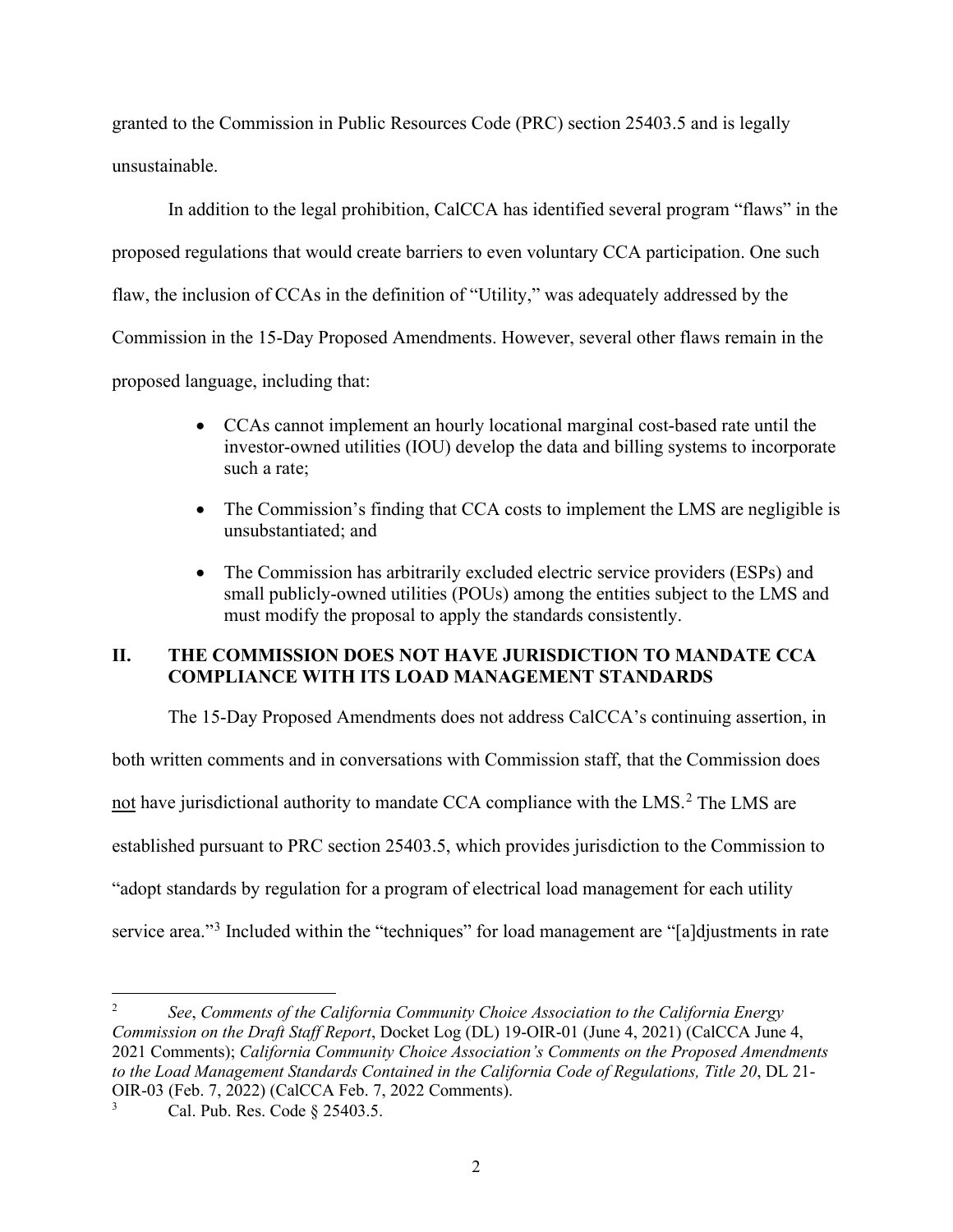structure to encourage use of electrical energy at off-peak hours or to encourage control of daily electrical load."[4](#page-4-0) A "service area" is defined in the PRC as "any contiguous geographic area serviced by the same electric utility."<sup>[5](#page-4-1)</sup> As recognized by the Commission's 15-Day Proposed Amendments removing CCAs from the definition of "Utility," CCAs are not "electric utilities." Instead, the Commission contends that because CCAs operate within the geographical service territories of electric utilities, the LMS apply to CCAs that provide electricity to customers within these service territories.<sup>[6](#page-4-2)</sup>

As CalCCA has explained in detail, the proposed LMS overstep the Commission's

jurisdictional boundaries.<sup>[7](#page-4-3)</sup> Specifically:

- PRC section 25403.5 has never been amended to expressly apply to or include CCAs within the LMS, despite the legislature imposing obligations on CCAs in other PRC sections; [8](#page-4-4)
- The Amendments unlawfully sweep CCAs into the load management standards generally, and step squarely into the ratemaking arena, requiring CCAs to implement a very specific rate methodology;  $9^9$  $9^9$

<span id="page-4-4"></span> PRC section 25403.5 was originally enacted to require a utility to certify that it was in compliance with the LMS before the Commission would approve sites for a new power plant to effectively coordinate new capacity with load needs. Cal. Pub. Res. Code § 25403.5(e) (1976) (amended in 1980 through AB 3062 (stats. 1980) to eliminate a penalty clause, and to add a forecast reporting requirement for electric utilities). Senate Bill (SB) 1389 (stats. 2002) shifted forecast reporting requirements to the Integrated Energy Policy Report (IEPR). Notably, the direction for electric utilities to report on load management standards was eliminated, but PRC section 25302.5(a) did allow the Commission to require in the IEPR "submission of demand forecasts, resource plans, market assessments, and related outlooks from electric . . . utilities, . . . and other market participants," including CCAs. Therefore, the IEPR process established in 2002 expressly includes CCAs, but the load management standards (adopted before the creation of CCAs) were never amended to include CCAs.

<span id="page-4-5"></span>9 *See* Proposed LMS Regulations, § 1623(a) (requiring utilities and CCAs to develop "marginal cost-based rates," calculated as "the sum of the marginal energy cost, the marginal capacity cost (generation, transmission, and distribution), and any other appropriate time and location dependent marginal costs, including social costs, on a time interval of no more than one hour. Energy cost computations shall reflect locational marginal pricing as determined by the associated balancing

<span id="page-4-0"></span><sup>4</sup> *Id.,* § 25403.5(a)(1).

<span id="page-4-1"></span><sup>5</sup> *Id.,* § 25118.

<span id="page-4-2"></span><sup>6</sup> Final Staff Report at 17.

<span id="page-4-3"></span><sup>7</sup> *See CalCCA June 4, 2021 Comments; CalCCA Feb. 7, 2022 Comments.* 8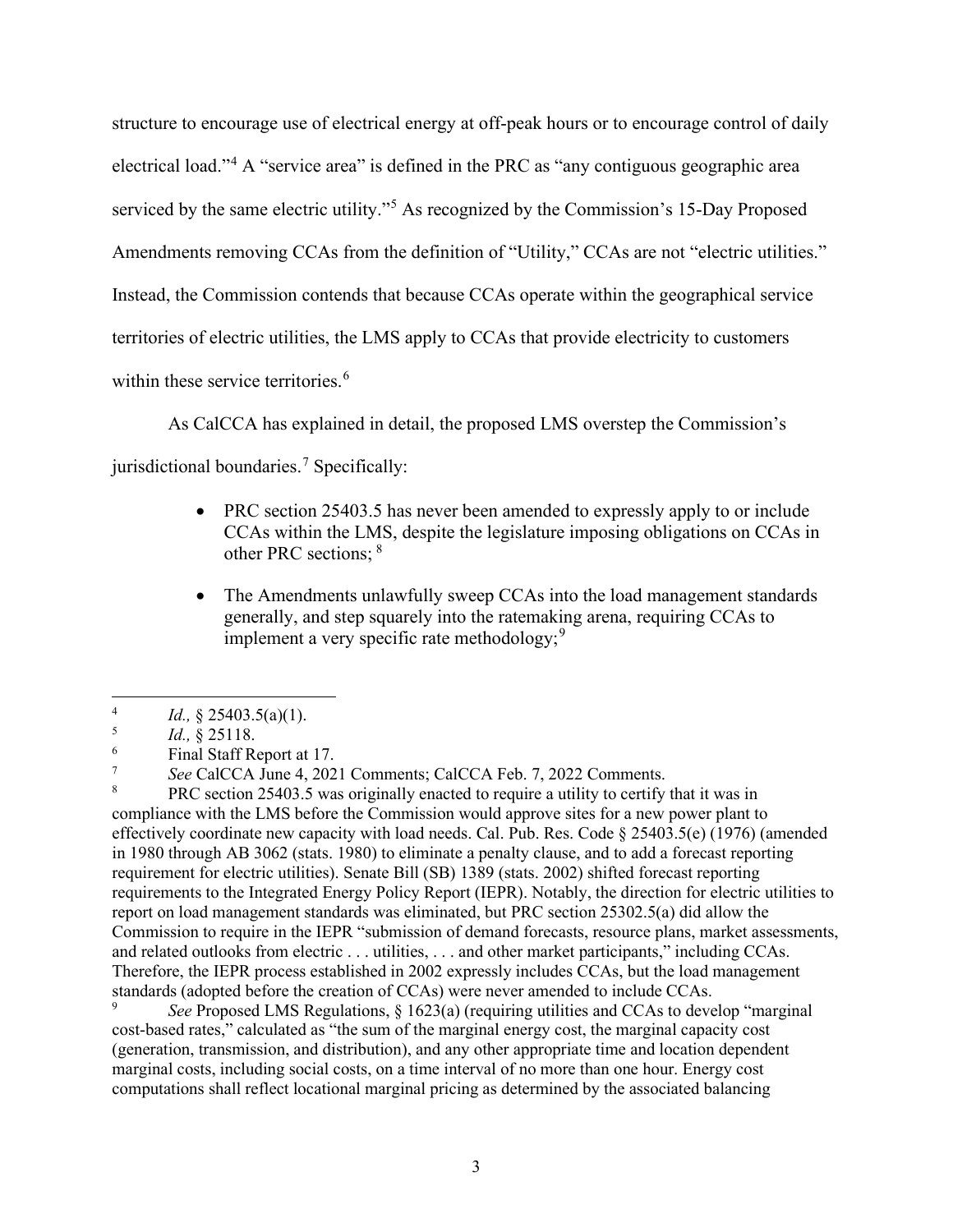- The Commission's mandate of a specific rate methodology in the LMS infringes on CCA governing boards' exclusive ratemaking approval authority established in 2002 by Assembly Bill (AB)  $117$ ;<sup>10</sup>
- The Final Staff Report acknowledges that the Commission does not have rate approval authority over  $CCAs<sup>11</sup>$  $CCAs<sup>11</sup>$  $CCAs<sup>11</sup>$  and
- The LMS unlawfully provides the Commission, and not CCA governing boards, the right to impose injunctive relief or impose penalties on CCAs that do not comply with the LMS. [12](#page-5-2)

CCAs share the goals of facilitating load management activities by consumers that reduce peak electricity demand, helping to balance electricity supply and demand to support grid reliability and providing clean and affordable electricity services to Californians. However, the Commission does not have the authority to mandate CCA compliance with the LMS. To resolve the Commission's jurisdictional overreach, including the unlawful infringement on CCA rate autonomy and operations, the Commission should revise the 15-Day Proposed Amendments to apply the LMS regulations, including the marginal cost rate requirements, to CCAs on a *voluntary basis.* 

authority, such as the California Independent System Operator, the Balancing Authority of Northern California, or other balancing authority. Marginal cost computations shall reflect variations in the probability and value of system reliability of each component (generation, transmission, and distribution). Social cost computations shall reflect, at a minimum, the locational marginal cost of associated greenhouse gas emissions.").<br> $^{10}_{10}$  A D 117 State 2002.

<span id="page-5-0"></span><sup>&</sup>lt;sup>10</sup> AB 117, Stats. 2002; ch. 838 (codified at Cal. Pub. Util. Code § 366.2(c)(3)).<br><sup>11</sup> Einal Staff Beport at 17 ("Jelpecific to rate structure, the CEC does not have a

<span id="page-5-1"></span><sup>11</sup> Final Staff Report at 17 ("[s]pecific to rate structure, the CEC does not have exclusive or independent authority. For example, rates proposed in compliance with the load management standards are subject to approval by . . . CCA governing boards . . . .").

<span id="page-5-2"></span>See Proposed LMS Regulations, § 1623(a) ("[t]his standard requires that each . . . CCA develop marginal cost-based rates structured according to the requirements of this article and that the . . . CCA submit such rates to its rate-approving body for approval"); § 1621(f) ("[t]he Executive Director may, after reviewing the matter with the . . . CCA, file a complaint with the Commission . . . or seek injunctive relief if  $a \dots CCA$ : (1) fails to adhere to its approved load management standard plan,  $\dots$  or (5) violates the provisions of this article.").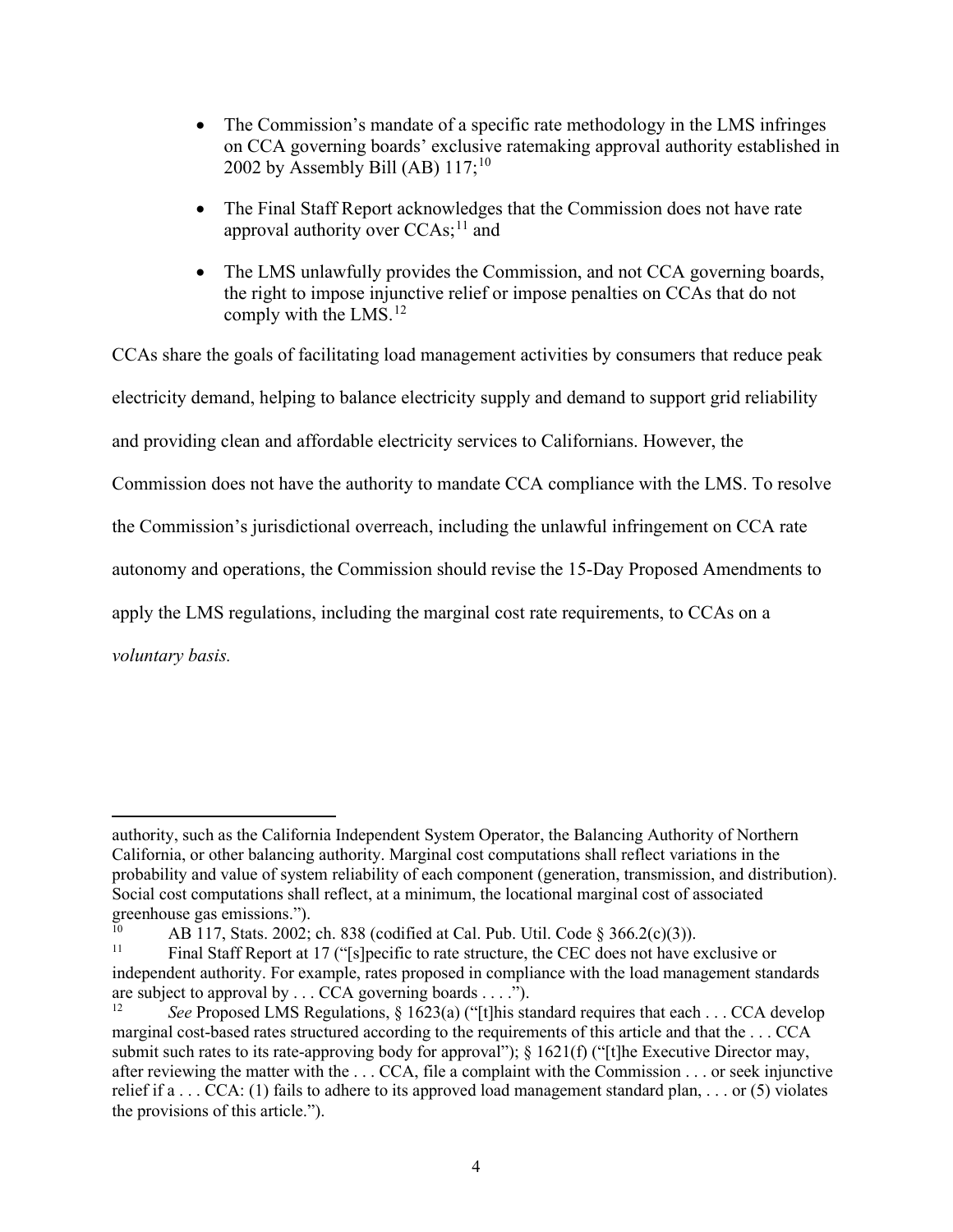#### **III. OTHER FLAWS IN THE LMS CREATE BARRIERS TO EVEN VOLUNTARY CCA PARTICIPATION**

## **A. The 15-Day Proposed Amendments Adequately Address CalCCA's Request to Remove CCAs From the Definition of "Utility" and Limit LMS Application to Sections 1621 and 1623**

The 15-Day Proposed Amendments remedy one "flaw" CalCCA has identified in comments by removing CCAs from the definition of "Utility."[13](#page-6-0) The regulations as originally proposed would have effectively incorporated CCAs into all existing load management standards including sections 1622 (residential electric water heaters and air conditioners), 1624 (swimming pool filter pumps, and 1625 (non-residential load management standard). In addition, the expanded definition of "Utility" to include CCAs would have set a precedent for any future regulations promulgated under the CEC's load management authority. The 15-Day Proposed Amendments remedy these concerns by: (1) modifying section 1621(b) to explicitly state that CCAs are not subject subsections 1622, 1624, and 1625 of Article 5; and (2) removing CCAs from the definition of "Utility" in section 1621(c)(17). In addition, the 15-Day Proposed Amendments modify sections 1621 and 1623 to incorporate the changes to the application of the regulations and the definition of "Utility."

In addition, while CalCCA does not agree with section 1621(b)'s statement that the standards are "technologically feasible and cost-effective" (as explained in more detail below), to remain consistent with the other sections removing CCAs from the definition of "Utility," the Commission should change the word "including" in the last sentence of the section to "and":

> The Commission has found these standards to be technologically feasible and cost-effective when compared with the costs for new electrical capacity for the above-named electric utilities, includingand CCAs operating within the service areas of such electric utilities.

<span id="page-6-0"></span><sup>13</sup> *See* CalCCA June 4, 2021 Comments at 2-3; CalCCA Feb. 7, 2022 Comments at 10-11.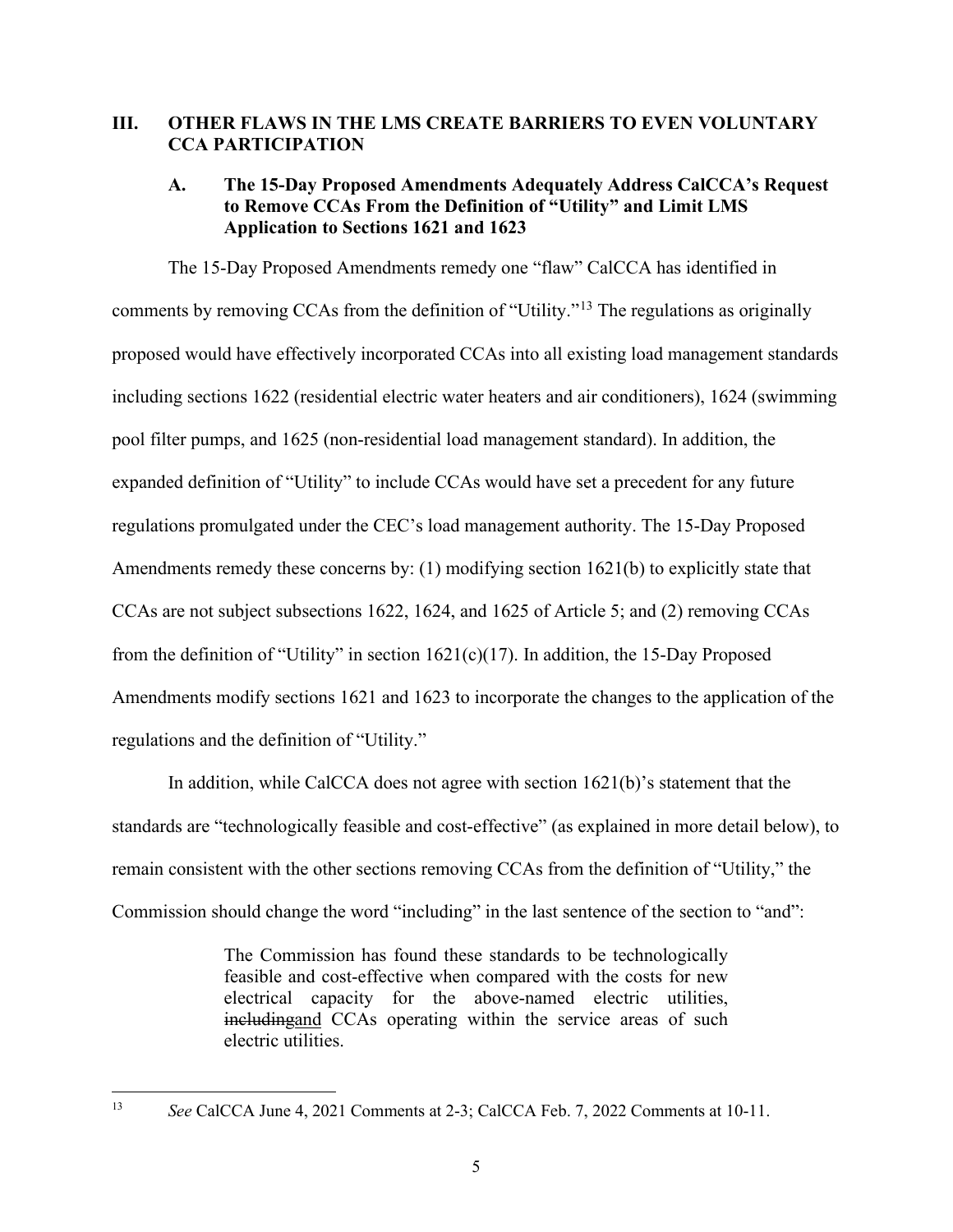With this minor change, the 15-Day Proposed Amendments resolve CalCCA's objection to including CCAs in the definition of "Utility."

#### **B. CCAs Cannot Implement an Hourly Locational Marginal Cost-Based Rate Until the IOUs Develop the Data and Billing Systems to Incorporate That Rate**

Despite the 15-Day Proposed Amendments' fix of the definitional issues, they overlook an issue of timing. The LMS requires marginal cost-based rates for all rate elements – transmission, distribution, and generation. For CCA customers, their bills will combine the IOU's marginal cost rate for distribution and transmission with the CCA's marginal cost rate for generation. Requiring CCAs and IOUs to develop rates contemporaneously for all three elements risks a disconnection between the marginal rates for different rate elements. Asking CCAs to develop and implement rates only once the IOUs have approved transmission and distribution components would enable load-serving entities (LSE) to align the approach for all three elements.

A sequential development of rates – transmission/distribution followed by generation – also addresses another problem. Currently, the data received from the IOUs contains significant gaps that do not allow for the receipt of real-time access to interval data to view CCA load. In addition, because IOUs bill the customers after receiving the generation component from CCAs, the IOUs cannot bill for the rate until they develop the appropriate billing systems. As noted in Southern California Edison Company's (SCE) February 7, 2002 comments, the timeframe for SCE to develop the framework for rolling out real-time pricing for one class of customers to align "with SCE's current IT and billing infrastructure" is eight years.<sup>[14](#page-7-0)</sup> As SCE notes, "[a]ppropriate time is needed to ensure success with executing this framework and the

<span id="page-7-0"></span><sup>14</sup> *Southern California Edison's Comments on the California Energy Commission (CEC) Docket No. 21-OIR-03, Southern California Edison (SCE) Written Comments on Proposed Regulatory Language for the Load Management Standards Regulations* (Feb. 7, 2022), at 1-2.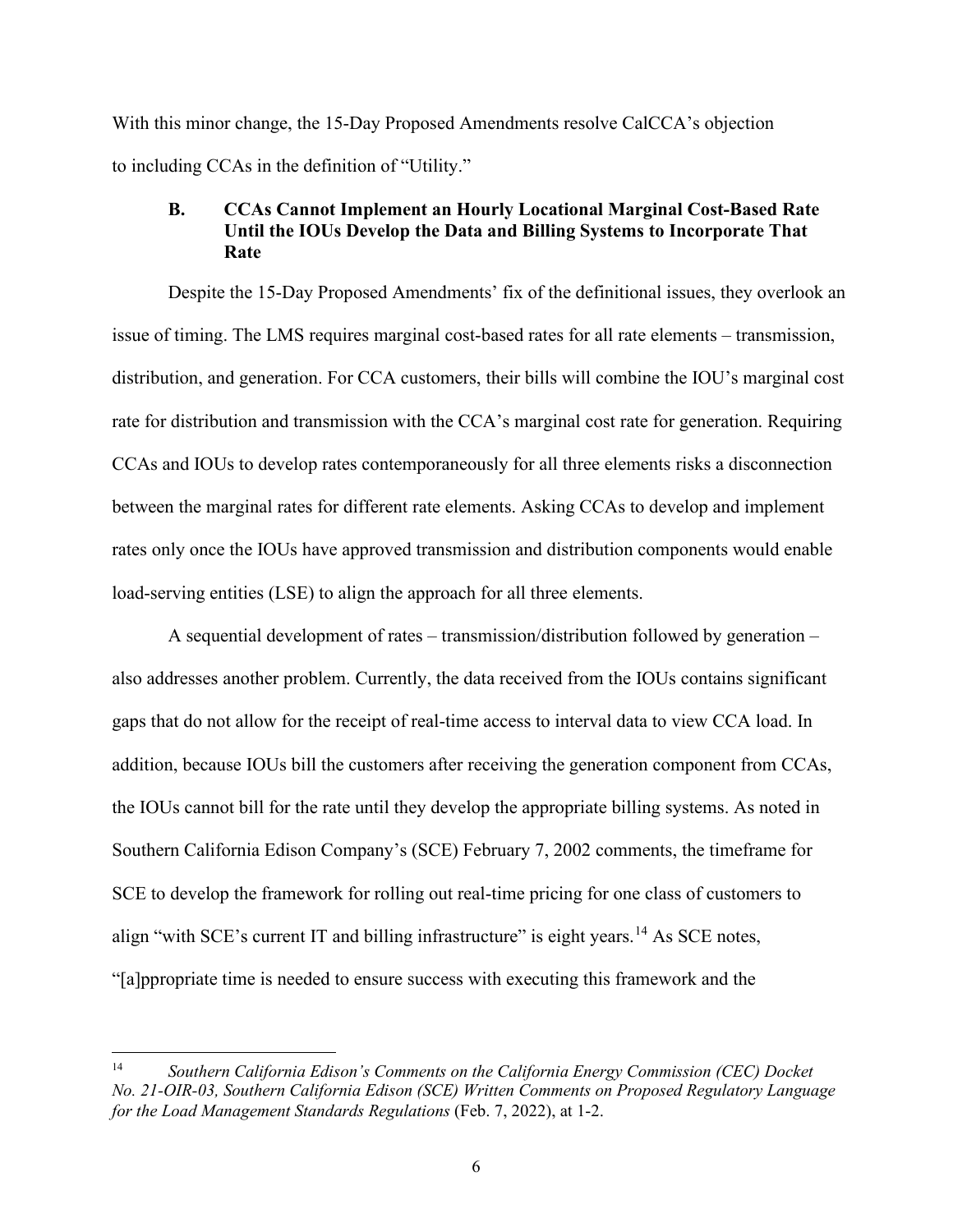accompanying regulatory decision-making process."<sup>[15](#page-8-0)</sup> CCAs can only implement such a rate after the IOUs complete their IT and billing infrastructure upgrades to handle such a rate. Therefore, from a technical feasibility perspective, implementation by CCAs of the rate prescribed in the LMS regulations is many years off and will depend on the IOU implementation of their rates through upgrades to their data and billing systems.[16](#page-8-1)

# **C. The Finding That CCA Costs to Implement the LMS are Negligible is Unsubstantiated**

The Commission's statements regarding the costs associated with incorporating CCAs

into the LMS are unsubstantiated. Section 1622(h) of the 15-Day Proposed Amendments states

that:

There shall be no reimbursement to local government entities for the costs of carrying out the programs mandated by these standards, because the Commission has found these standards to be costeffective. The savings which these entities will realize as a result of carrying out these programs will outweigh the costs associated with implementing these programs. $17$ 

The CEC's assumption that the rates developed pursuant to the LMS will be "cost-effective" for CCAs is not supported by the record. In fact, the Final Staff Report includes the fiscal impact for Publicly-Owned Utilities (POUs) as local governmental entities, but not CCAs.<sup>18</sup> Given the complexity and data-driven nature of the rate prescribed in the LMS, however, there will be significant costs associated with developing a proposal to present to a CCA board. Once

presented, the Board may not adopt the proposal. In such a case, there is no way to recover the

<span id="page-8-0"></span> $15$  *Id.* at 2.

<span id="page-8-1"></span><sup>16</sup> In addition, in the event CCAs can voluntarily comply with the LMS, the Commission should ensure that the rate structure, including the definition of marginal cost-based rates, is not overly prescriptive in nature and allows for innovation in rate design. CCAs and other LSEs should maintain flexibility to create innovative and cost-effective rates that reflect their specific marginal costs and customer needs.<br> $\frac{17}{2}$  15 Dev.

<span id="page-8-2"></span><sup>&</sup>lt;sup>17</sup> 15-Day Proposed Amendments  $\S 1622(h)$ .<br><sup>18</sup> Einal Staff Report at 77.78 (Tables 15, 16)

<span id="page-8-3"></span>Final Staff Report at 77-78 (Tables 15-16).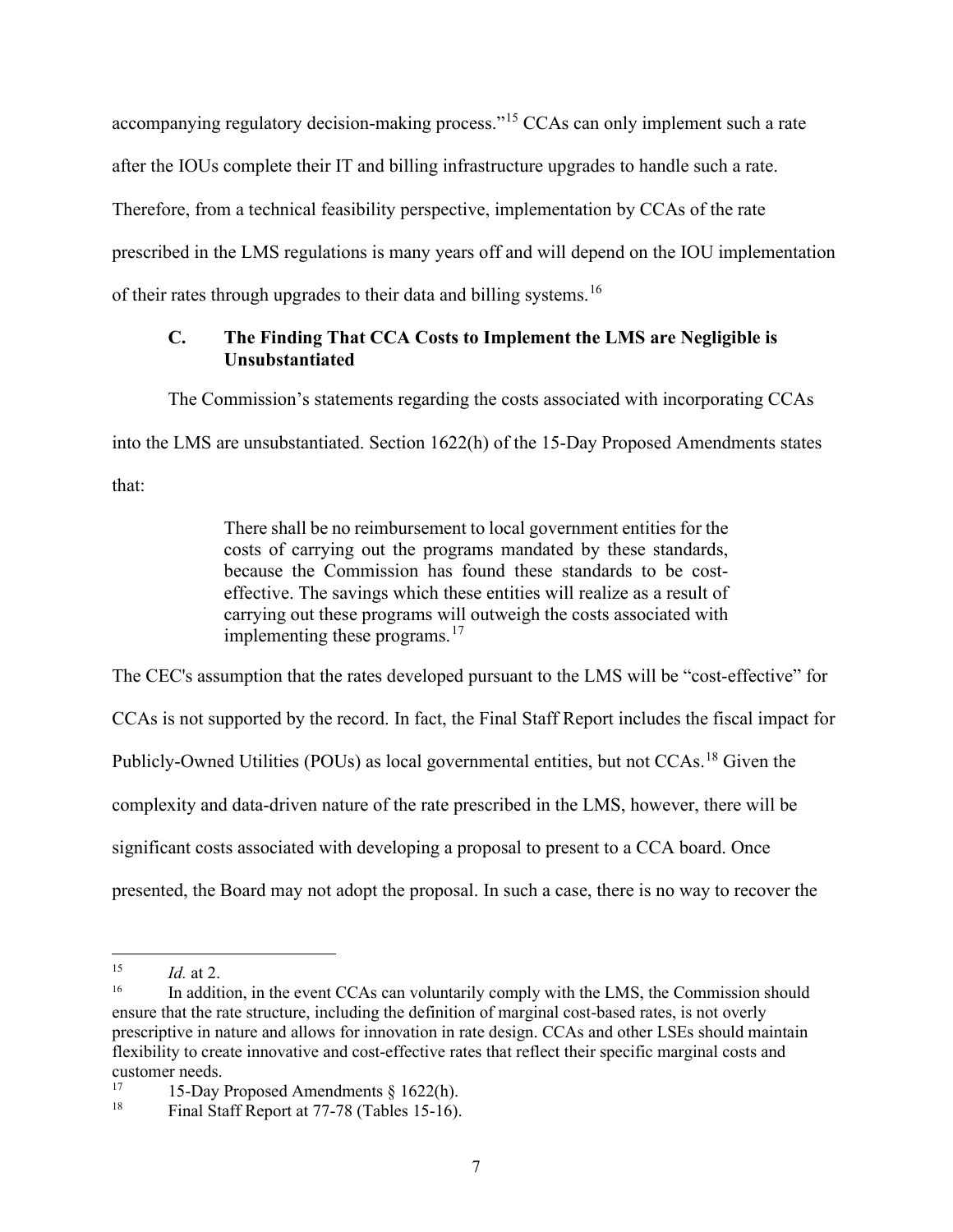costs for developing the proposal. The CEC's fiscal impact analysis also failed to account for the significant implementation costs associated with billing system upgrades. These costs would be especially more burdensome for smaller CCAs, whose load shares are more comparable to smaller POUs. The Commission has therefore not properly evaluated the cost-effectiveness of developing these rates for CCAs.

As the Commission has not adequately substantiated its claims that the implementation of the LMS would be cost effective for CCAs, the Commission should also clarify that section 1622(h) of the proposed LMS does not expressly preclude CCAs from seeking cost recovery from all ratepayers for implementation of the LMS with the California Public Utilities Commission. As CCAs would be developing their own marginal cost-based generation rates, there would necessarily be costs to develop the rates and infrastructure necessary to implement and bill for such rates. If the IOUs and CCAs are both developing these systems, attention must be paid to the cost recovery mechanisms of both the IOUs *and* CCAs to ensure that customers are not paying twice for the implementation of the LMS. Any determination of the reasonableness of cost recovery mechanisms must not be prejudiced by the language adopted in the LMS.

In addition, the Final Staff Report states that:

[t]he CEC assumes that CCAs in IOU service territories will pass through the hourly tariffs that are developed and implemented by the IOU in whose service territory they are located. This implementation strategy is projected to result in no direct costs or benefits for the CCAs but will be most aligned with grid needs. CCAs' customers will benefit from energy costs reduction. CCAs' reporting effort is expected to be negligible as CCAs only need to inform CEC about the hourly tariffs they pass through from their respective IOU.[19](#page-9-0)

<span id="page-9-0"></span><sup>19</sup> *Id.* at 78.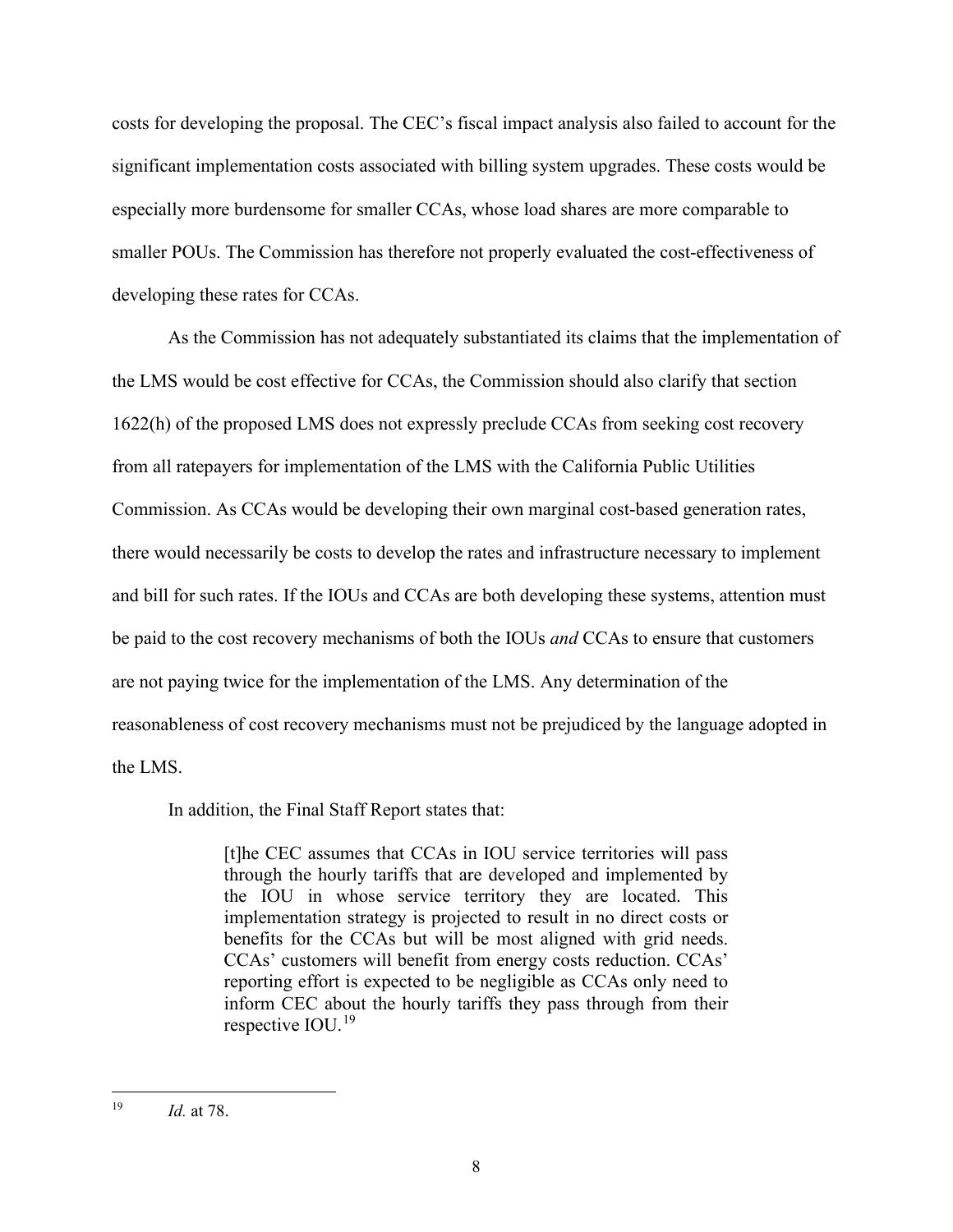CCAs do not "pass through" rates from the IOUs. CCAs have their own generation rates, developed by the CCAs and approved by the CCA governing boards. CCA rates compete with IOU generation rates. CCAs provide their generation rates to the IOUs, who bill CCA customers by adding their transmission and distribution rates. CCA rate design requires significant effort and cost, similar to IOU rate design. Further, the regulations describe rates that are approved by a CCA's governing board. However, CCA governing boards have no authority to approve IOU rates. The CCAs cannot simply rely on IOU rates to comply with the plain language of the regulation.

# **IV. THE COMMISSION HAS INCLUDED CCAS WHILE ARBITRARILY EXCLUDING ESPS AND SMALL POUS FROM THE LMS**

The proposed regulations apply to the IOUs, specific large POUs, and all CCAs.<sup>[20](#page-10-0)</sup> Curiously absent from the list of LSEs required to comply with the LMS are ESPs and small POUs. CalCCA questions why the Commission excluded ESPs when they served ten percent of California's load in 20[21](#page-10-1).<sup>21</sup> Small POUs together also serve a substantial portion of California's load. The Final Staff Report states that part of the reason it includes CCAs within the reach of its LMS is because "any other interpretation would diminish the effectiveness of the proposed amendments to the [LMS] and defeat the purpose of the statute."<sup>[22](#page-10-2)</sup> The same can be said of ESPs and small POUs. The proposed regulations' exclusion of ESPs and small POUs may be interpreted as an arbitrary and capricious omission that should be explained. The Commission must apply the LMS even-handedly among all LSEs operating in the same service area to ensure consistency and competitiveness.

<span id="page-10-0"></span><sup>&</sup>lt;sup>20</sup> Proposed Amendments § 1621(b).<br><sup>21</sup> California Energy Demand 2021-2

<span id="page-10-2"></span><span id="page-10-1"></span><sup>21</sup> *California Energy Demand 2021-2035 Baseline Forecast - Mid Demand Case*, January 2022.

Final Staff Report at 17.